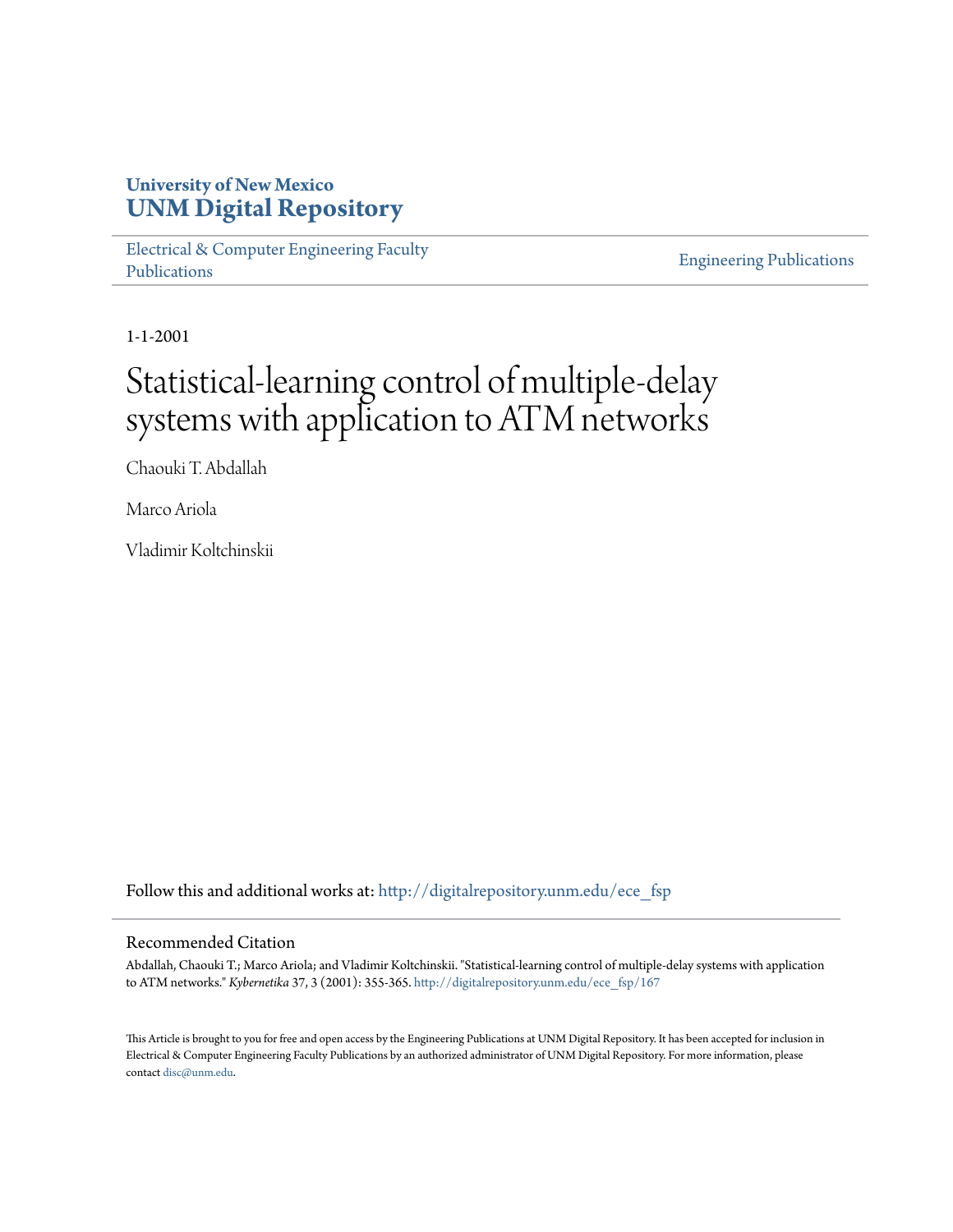# Chaouki T. Abdallah; Marco Ariola; Vladimir Koltchinskii Statistical-learning control of multiple-delay systems with application to ATM networks

*Kybernetika*, Vol. 37 (2001), No. 3, [355]--365

Persistent URL: <http://dml.cz/dmlcz/135414>

# **Terms of use:**

© Institute of Information Theory and Automation AS CR, 2001

Institute of Mathematics of the Academy of Sciences of the Czech Republic provides access to digitized documents strictly for personal use. Each copy of any part of this document must contain these *Terms of use*.



[This paper has been digitized, optimized for electronic delivery and stamped with](http://project.dml.cz) digital signature within the project *DML-CZ: The Czech Digital Mathematics Library* http://project.dml.cz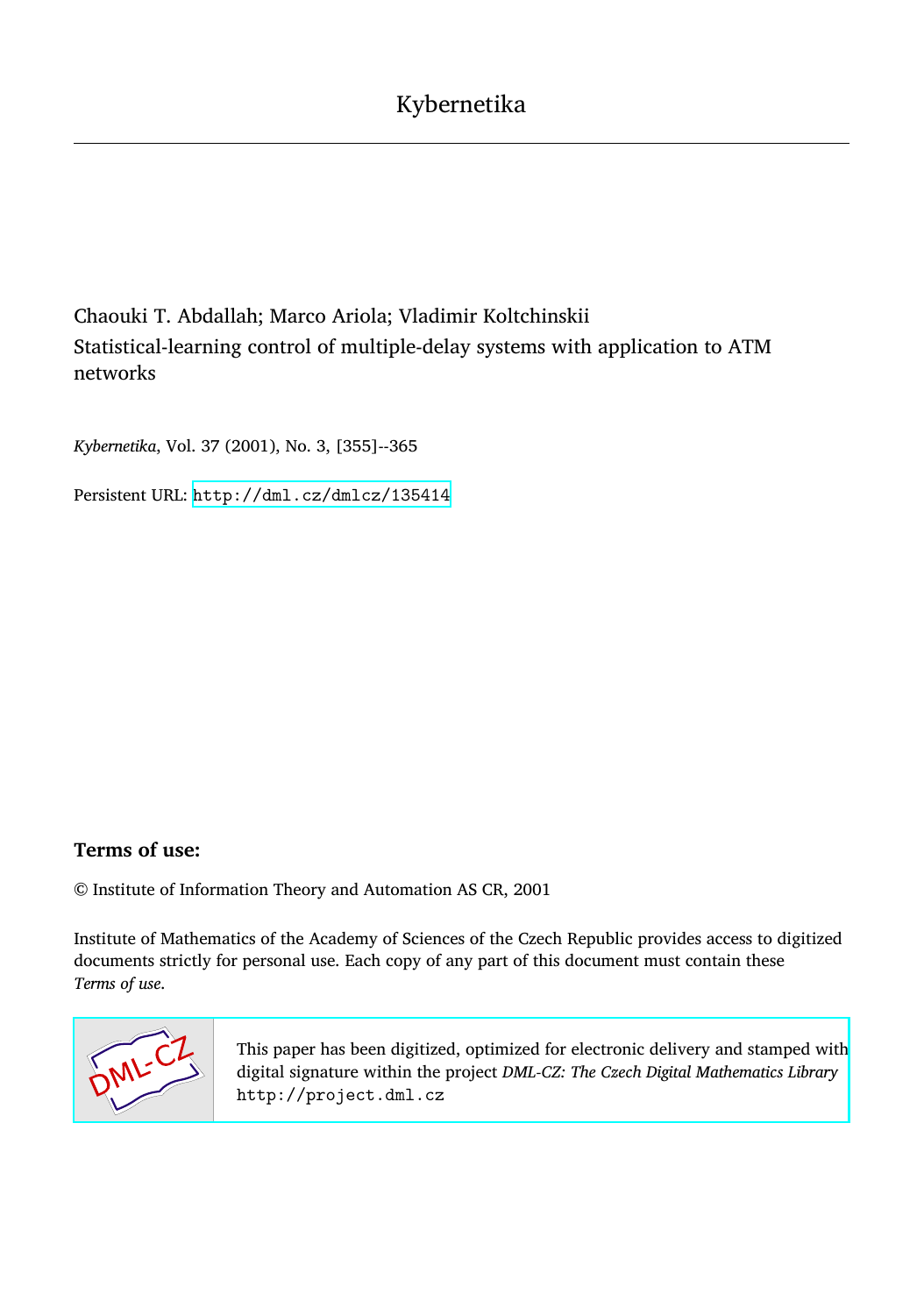# **STATISTICAL-LEARNING CONTROL OF MULTIPLE-DELAY SYSTEMS WITH APPLICATIONS TO ATM NETWORKS**

Chaouki T. Abdallah<sup>1</sup>, Marco Ariola<sup>2</sup> and Vladimir Koltchinskii<sup>3</sup>

Congestion control in the ABR class of ATM network presents interesting challenges due to the presence of multiple uncertain delays*.* Recently, probabilistic methods and statistical learning theory have been shown to provide approximate solutions to challenging control problems*.* In this paper, using some recent results by the authors, an efficient statistical algorithm is used to design a robust, fixed-structure, controller for a high-speed communication network with multiple uncertain propagation delays*.* 

## 1. INTRODUCTION

This paper illustrates the application of statistical-learning control results for an Available Bit Rate (ABR) congestion control algorithm in an Asynchronous Transfer Mode (ATM) communications network. The ABR service category is a best-effort class used in ATM networks to handle highly bursty and varying data applications. ATM was selected by the International Telecommunication Union (ITU) for Broadband Integrated Service Digital Network (B-ISDN), and is detailed in [2]. ATM requires the transmission of fixed size cells (each containing 53 bytes) and is a connection-based network combining the advantages of packet and circuit switching [8].

ABR traffic sources receive explicit feedback from the ATM switches and adjust their transmission rates in order to match their share of the network resources. ATM networks and specifically their ABR service control has provided a fertile area of applications for control designers as witnessed by the recent flury of papers [3, 4, 6]. Most of these papers however have made simplifying assumptions regarding the model of the network or its connectivity. In particular, few of these papers have considered the fact that multiple delays exist in such networks and that such delays are usually uncertain.

<sup>&</sup>lt;sup>1</sup>Research is partially supported by EURATOM/ENEA/CREATE.

<sup>2</sup>Research is partially supported by NSF INT-9818312.

<sup>3</sup>Research is partially supported by NSA Grant MDA904-99-1-0031.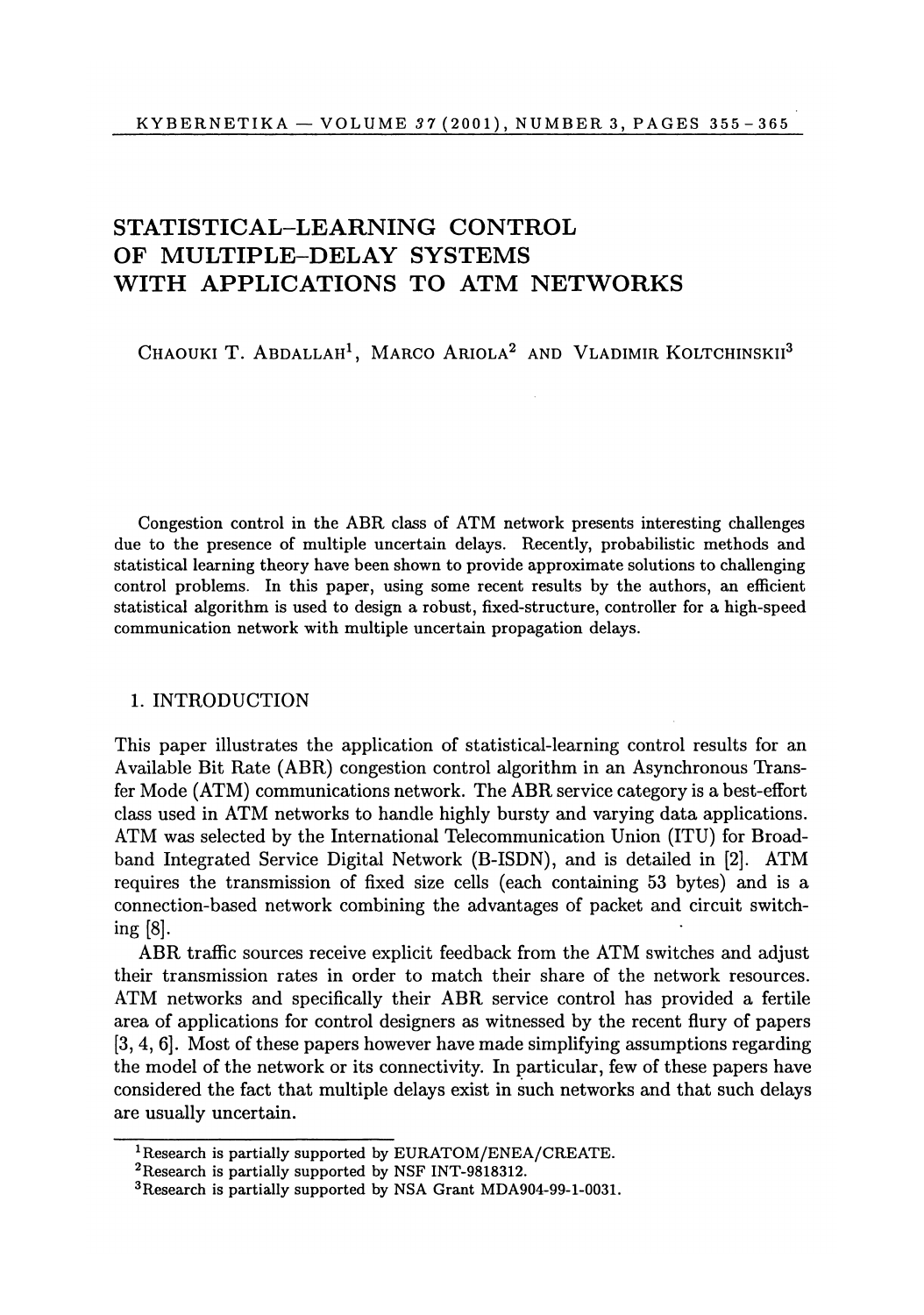The study of dynamical systems with delays has recently seen a fleury of activities as witnessed by the references [1, 5, 10, 11]. We now understand how to design various controllers for linear and nonlinear systems to achieve various performance objectives. We can also account for various uncertainties in the modeling of the openloop systems. The presence of delays in dynamical systems may have destabilizing effects [11], cause chaotic behavior [11], and in general the design of stabilizing controllers for such systems may be NP-hard [13]. In [4], the authors used tools from robust control to account for the fragility of the standard controllers in the presence of uncertain time delays in an ATM network.

The presence of multiple delays in physical systems has been illustrated in commodity markets, active displacement control, and other systems. In communications networks, it is also understood that delays are not only present, but that they have an important impact on the performance and even on the stability of such networks. Moreover, and if one also accounts for the fact that the delays are uncertain, one is faced with the challenging problem of trying to control a large, interconnected network, with many uncertain delays and to do so in the face of modeling errors and disturbances. In this paper, we shall focus on one type of networks (ATM), under one type of operational characteristics (ABR) and only consider the uncertainties in the time delays.

The current paper will first address the problem of designing fixed-structure controllers which will meet various performance objectives for an open-loop system with multiple uncertain delays. The results of this design will be illustrated on the aforementioned ATM networks.

In what follows, we will follow the ATM network model used in [9] which addressed the ABR control in the presence of delays using a Smith-predictor control architecture [12].

# 2. THE NETWORK MODEL AND THE CONTROL PROBLEM

The ABR class is designed as a best-effort class for applications such as file transfer and e-mail. Thus, no service guarantees are required, but the source of data packets controls its data rate, using a feedback signal provided by switches downstream that measure the congestion of the network. Due to the presence of this feedback, many classical and advanced control theory concepts have been suggested to deal with the congestion control problem in the ATM/ABR case.

We will focus our modeling on one particular queue in the network which is associated with a link shared by many virtual circuits. A virtual circuit is established for any two stations wishing to communicate, by informing all switches bewteen them of their requirements. Assuming that the flow of packets is conserved, the queue level model for each buffer in the ATM network (as proposed in [9]) is

$$
\dot{x}(t) = \sum_{i=1}^{n} u_i(t - T_i) - d(t)
$$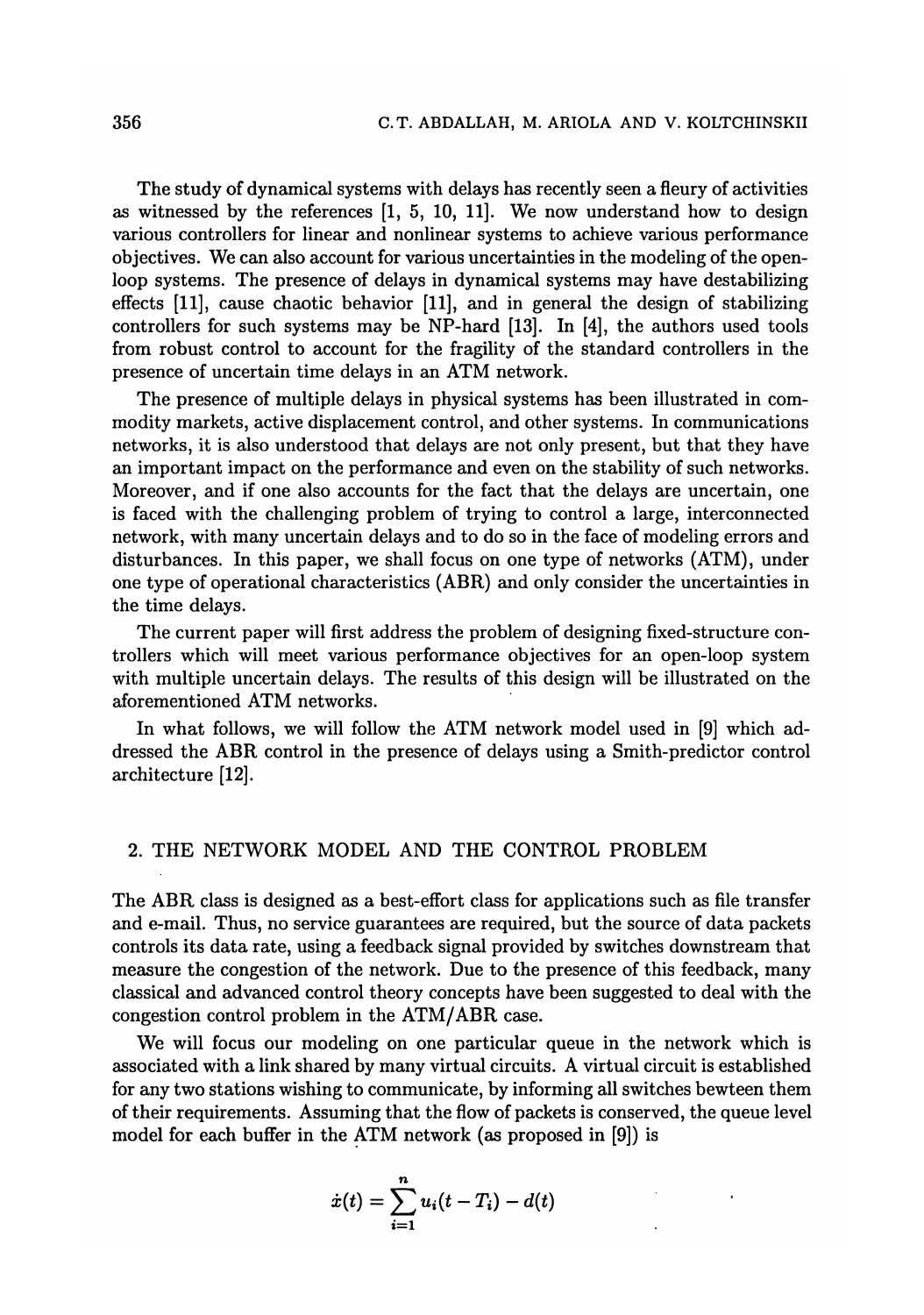*Statistical-Learning Control of Multiple-Delay Systems with Applications to ATM Networks* **357** 

or stated otherwise

$$
x(t) = \int_0^t \left(-d(\tau) + \sum_{i=1}^n u_i(\tau - T_i)\right) d\tau
$$
 (1)

where

- $x(t)$  is the queue level associated with the considered link;
- - *n* is the number of virtuaJ *circuits* sharing the queue associated with the considered link;
- $u_i(t)$  is the inflow cell rate caused by the *i*th virtual circuit;
- *T{* is the propagation delay from the ith source to the queue, and is usually uncertain;
- - *d(t)* is the rate of packets leaving the queue.

More details on this model and its physical interpretation is available from [9]. Equation (1) appears to be linear since the saturation effect due to the limited buffer capacity has been neglected. Our control design however, must ensure that this condition is actually satisfied, so that the controller is not saturated.

## 2.1. The control problem

The author in [9] proposes the control scheme of Figure 1. The objectives of the control law proposed in [9] are to guarantee

- *Stability:* 

$$
x(t) \leq r^0 \quad t \geq 0
$$

where  $r^0$  is the queue capacity. This condition guarantees no cell loss and is not the usual stability requirement;

- *Full Link Utilization:* 

$$
x(t) \geq 0 \qquad t > T_{tr}.\tag{2}
$$

The time  $T_{tr}$  in (2) mainly accounts for the transient time of the dynamics.

Assuming that  $\hat{T}_i = T_i$  and disregarding for the moment the presence of d, the scheme in Figure 1 can be shown to be equivalent to the one in Figure 2 [9]. In this case, the designer knows exactly the value of all delays  $T_i$ ,  $i = 1, \dots, n$ , and the closed-loop system exhibits the following nice properties:

- Considering  $r(t) = r^0 \cdot 1(t)$  where  $1(t)$  is the unit step, and  $d(t) = a \cdot 1(t)$ , with  $0 \leq a \leq 1$  the *stability property* is satisfied.
- Considering  $d(t) = a \cdot 1(t)$ , with  $0 \le a \le 1$  the full utilization property is satisfied, provided that

$$
r^0 > a\left(\frac{1}{k} + \frac{1}{n}\sum_{i=1}^n T_i\right).
$$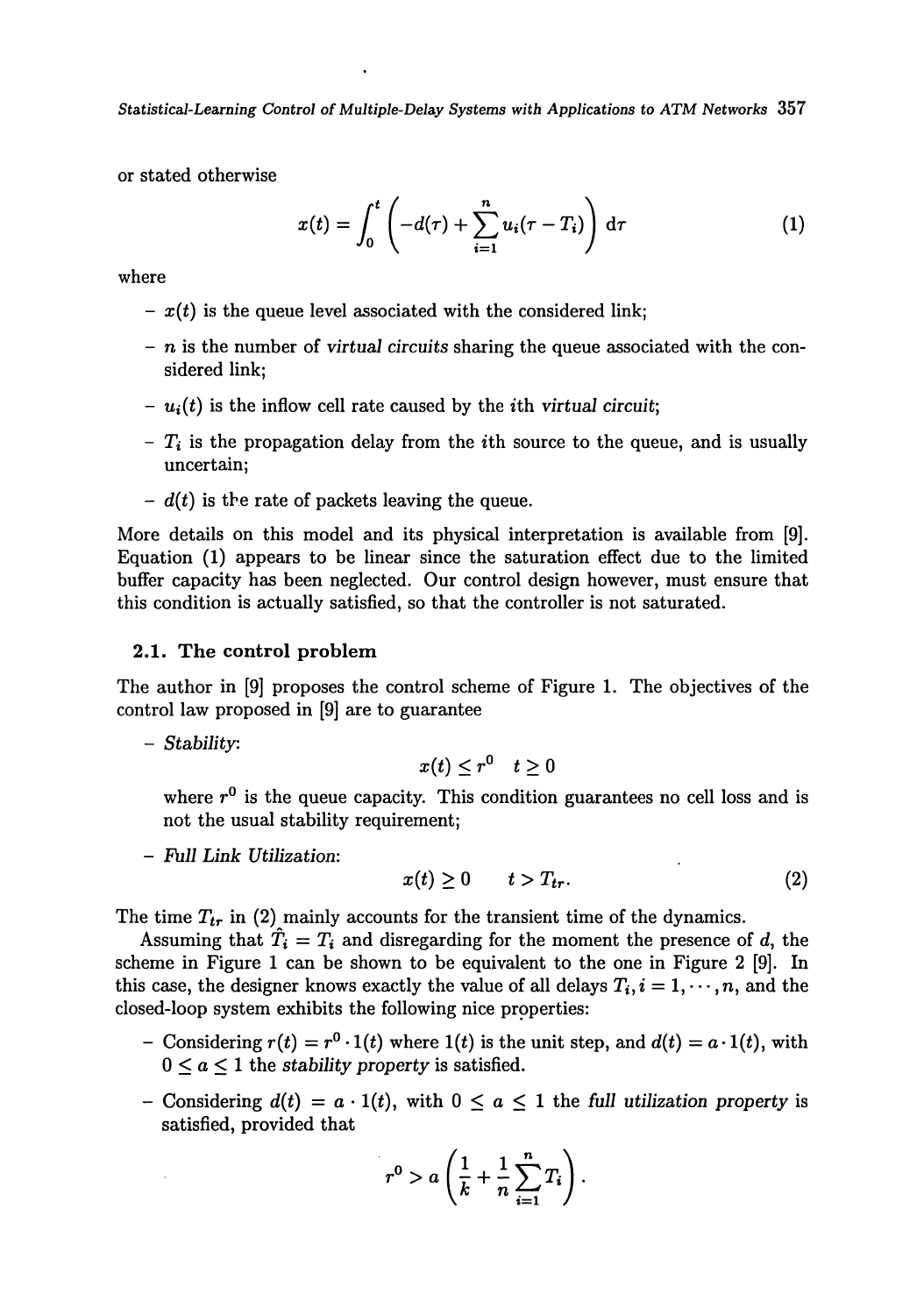

Fig. 1. The controlled system.

The technique which is used in order to obtain the desired closed-loop system is the well-known Smith's principle [12].



Fig. 2. The desired closed-loop system.

The main drawback of the approach of [9] is that it works well as long as the propagation delays  $T_i$  are exactly known. When this is not the case, even stability, in the sense defined above, can be lost. In order to illustrate this limitation and the potential of losing stability, we carried out the following simulation: Assuming that  $n = 4, T_1 = 10s, T_2 = 30s, T_3 = 60s, T_4 = 120s, k = 0.1$ , and  $r^0 = 40$ , the stability condition is satisfied (see Figure 3) if we choose  $\hat{T}_i = T_i$ ,  $i = 1, \ldots 4$ .

Then we perturbed all the  $T_i$ ,  $i = 1, \dots, n$  by 5%, without modifying the assumed  $\hat{T}_i$ ,  $i = 1, \dots, n$ . As shown in Figure 4, stability is lost since  $x(t)$  is greater than  $r<sup>0</sup>$  during some time intervals. However, we found that stability is regained if the controller gain k is changed to  $k = 0.01$  (see Figure 5) at the expense of a slower response. When the  $T_i$ s however are not known, the designer cannot a-priori design a Smith-predictor-type controller in order to guarantee the desired degree of stability and performance.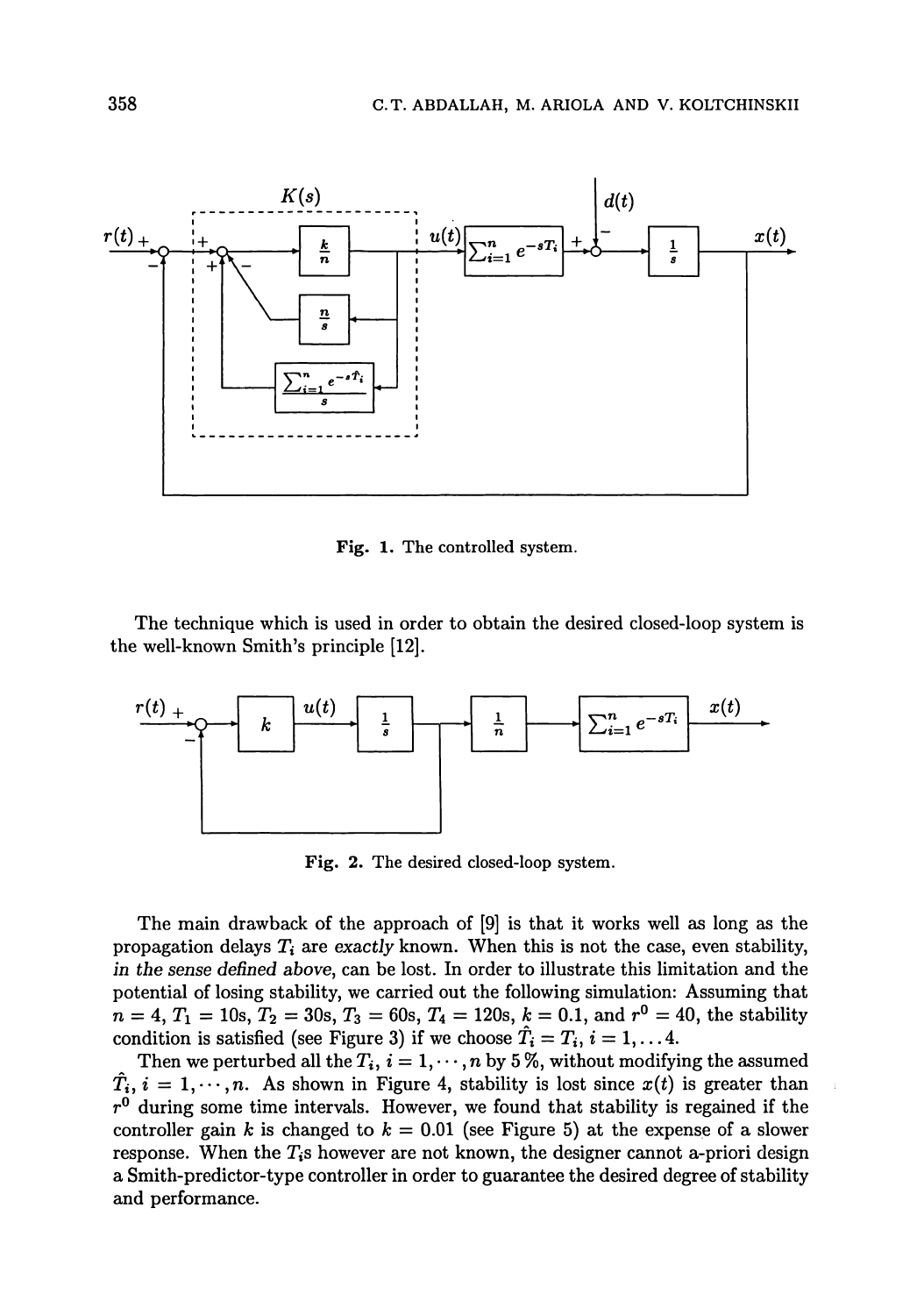

**Fig. 3. Queue level when the pr**o**pagati**o**n delays are assumed t**o **be kn**o**wn.** 

Our choice of  $k = 0.01$  came out of a trial-and-error procedure. How then should one choose the *best* controller gain  $k$ , assuming the controller structure proposed **in [9]? In order to give an answer to this question we propose an algorithm** b**ased on statistical learning theory [7].** 

#### **3. CONTRO**LL**ER DESIGN**

**In this section, using a randomized algorithm which is descri**b**ed in detail and proven elsewhere [7], we shall descri**b**e a way of choosing the controller gain** *k* **(see Section 2.1) in an** *optimal* **way. The** b**asic idea of this control design approach is to convert a difficult control design pro**b**lem into a sequence of efficient analysis pro**b**lems. The num**b**er of these analysis pro**b**lems will** b**e determined** b**y our algorithm, and each one of them must** b**e efficiently resolved. This type of approach wor**k**s well when we have a fixed-structure, multio**b**jective control design pro**b**lem and the corresponding analysis pro**b**lem is efficiently solva**b**le.** 

**The time-delays** *T{* **are assumed to** b**e uncertain** b**ut** k**nown to lie in a given interval. In fact, let them** b**e uniformly distri**b**uted in the following intervals** 

$$
T_1 \in [9, 11], \quad T_2 \in [27, 33], \quad T_3 \in [54, 66], \quad T_4 \in [106, 132]
$$

**i. e. there is a 10 % uncertainty in their value, and the amplitude a of the distur**b**ance**   $d(t)$  is assumed to have the maximum value  $a = 1$ . Our objective is to find the controller which solves the following problem: given a certain, fixed value for  $r^0$ , **find a controller gain** *k* **which guarantees the** b**est possi**b**le ro**b**ust performance, in terms of sta**b**ility and full utilization as defined in Section 2.1 in the presence of the**  worst-case disturbance  $d(t) = a \cdot 1(t)$ , with  $a = 1$ . More formally our target is to find a controller gain *k* such that, given  $r^0 = 95$ .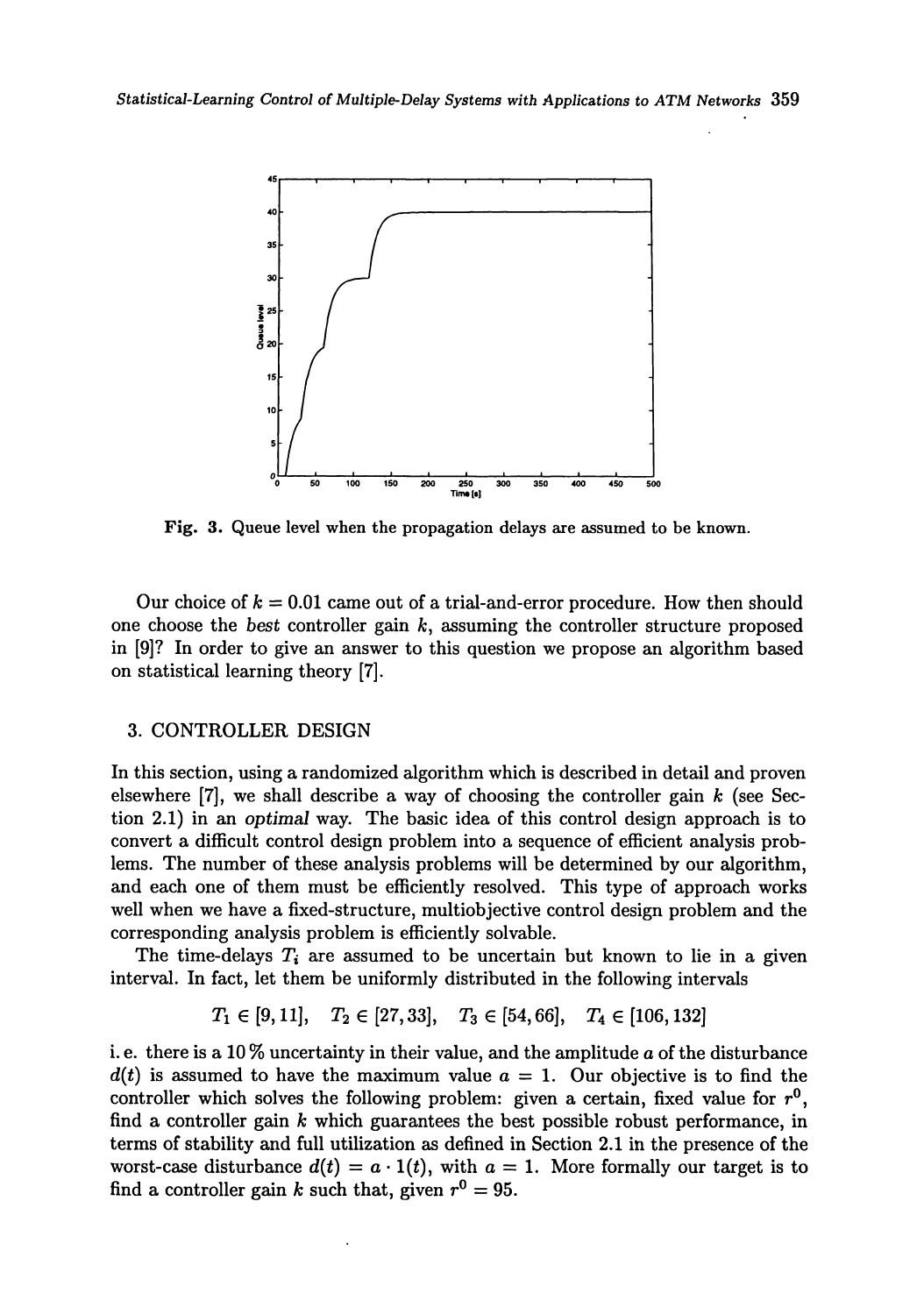

Fig. 4. Queue level when the propagation delays are perturbed by 5%.

- 1. The closed-loop system with the nominal time delay is guaranteed to be both stable and to fully utilize the network's capabilities in the presence of the worst-case disturbance with a value of  $T_{tr}$  (see (2)) no greater than 20.
- 2. A certain cost function is minimized in the presence of uncertain time delays. This cost function accounts for the closed-loop stability and performance (in terms of full utilization) in the presence of variations of the time delays. The desired value for  $T_{tr}$  is  $T_{tr} \leq 30$ .

We assume no previous design experience in the value of the controller gain and so we choose k to be uniformly distributed in the interval  $\mathcal{Y} = [0.01, 1]$ .

In order to use the randomized algorithm methodology, this problem has been reformulated in the following way (see also [7, 15]). We let  $X = [T_1 \ T_2 \ T_3 \ T_4]$  and  $Y = k$ , and define a cost function

$$
\Psi(Y) = \max{\{\psi_1(Y), \psi_2(Y)\}}
$$
\n(3)

where

$$
\psi_1(Y) = \begin{cases}\n1 & \text{if the nominal plant is not} \\
& \text{stabilized or the full utilization} \\
& \text{property is not guaranteed with a } T_{tr} \leq 20 \\
& 0 & \text{otherwise}\n\end{cases}
$$
\n(4)

and

$$
\psi_2(Y) = E\left(\zeta(X, Y)\right) \tag{5}
$$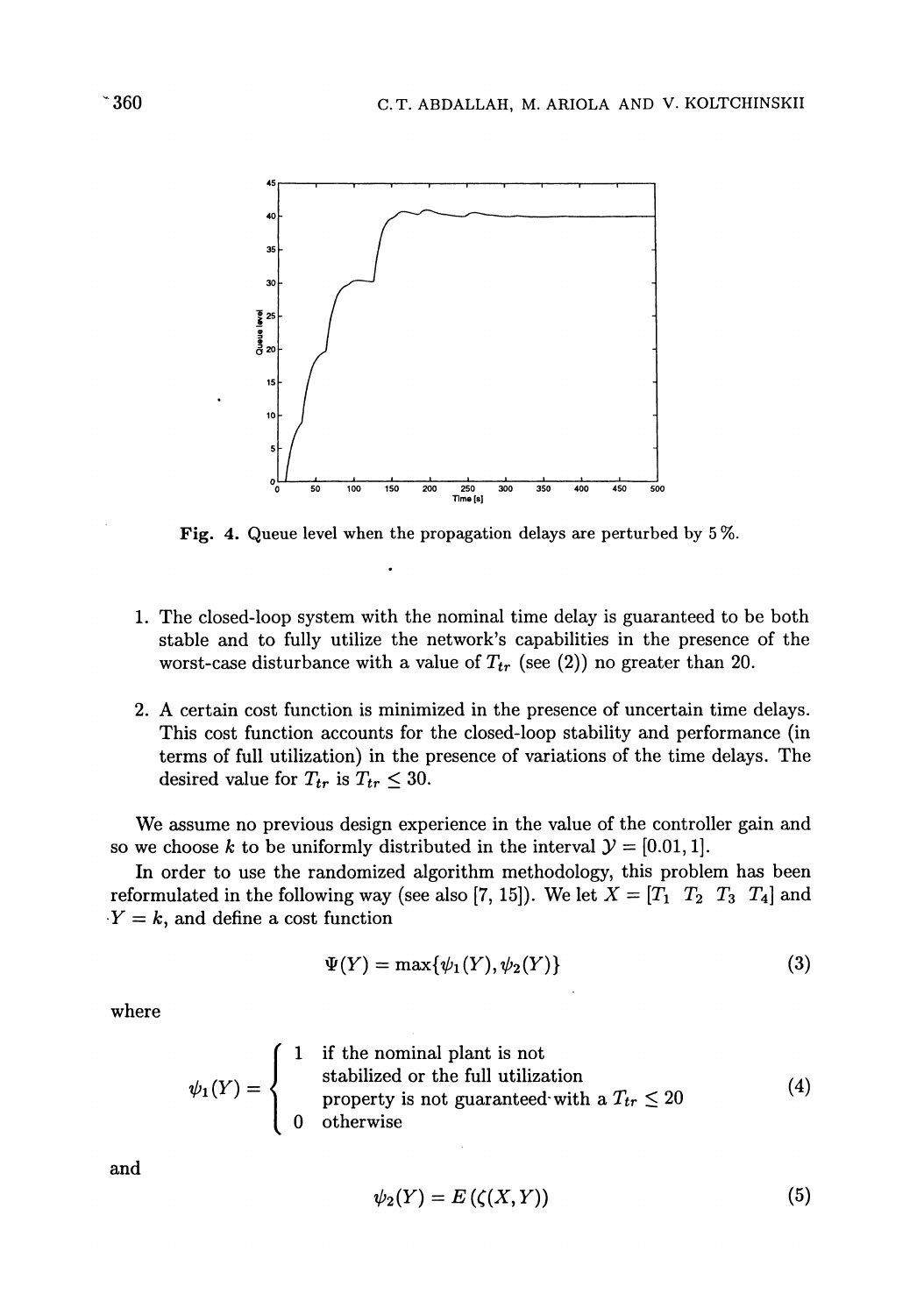

**Fig. 5.** Queue level when the propagation delays are perturbed by 5 % and  $k = 0.01$ .

where *E* indicates the *expected value* with respect to X, and

$$
\zeta(X,Y) = \begin{cases}\n1 & \text{if the randomly generated} \\
& \text{plant is not stabilized or the full utilization} \\
& \text{property is not guaranteed with a } T_{tr} \leq 30 \\
& 0 & \text{otherwise.} \n\end{cases}
$$

Our aim is to minimize the cost function (3) over *y.* The optimal controller is then characterized by the parameter *Y\** for which

$$
\Psi^* := \Psi(Y^*) = \inf_{Y \in \mathcal{Y}} \Psi(Y). \tag{6}
$$

Finding the scalar *Y\** which minimizes (6) would imply the evaluation of the expected value in  $(5)$  and then the minimization of  $(3)$  over the set  $\mathcal Y$ . What we shall find is a *suboptimal* solution, a probably approximate near minimum of  $\Psi(Y)$  with confidence  $1 - \delta$ , level  $\alpha$  and accuracy  $\epsilon$  (see [7]).

**Definition 1.** Suppose  $\Psi : \mathcal{Y} \to \mathbb{R}$ , that P is a given probability measure on  $\mathcal{Y}$ , and that  $\alpha \in (0,1)$ ,  $\delta \in (0,1)$  and  $\epsilon > 0$  are given. A number  $\Psi_0$  is a a probably approximate near minimum of  $\Psi(Y)$  with confidence  $1 - \delta$ , level  $\alpha$  and accuracy  $\epsilon$ , if

$$
\text{Prob}\left\{\inf_{Y\in\mathcal{Y}}\Psi(Y)-\epsilon\leq\Psi_0\leq\inf_{Y\in\mathcal{Y}\setminus\mathcal{S}}\Psi(Y)+\epsilon\right\}\geq 1-\delta\tag{7}
$$

with some measurable set  $S \subseteq \mathcal{Y}$  such that  $P(S) \leq \alpha$ . In (7),  $\mathcal{Y} \setminus S$  indicates the complement of the set *S* in *y.* 

An interpretation of the definition is that we are not searching for the minimum over all of the set *y* but only over its subset  $y \setminus S$ , where *S* has a small measure (at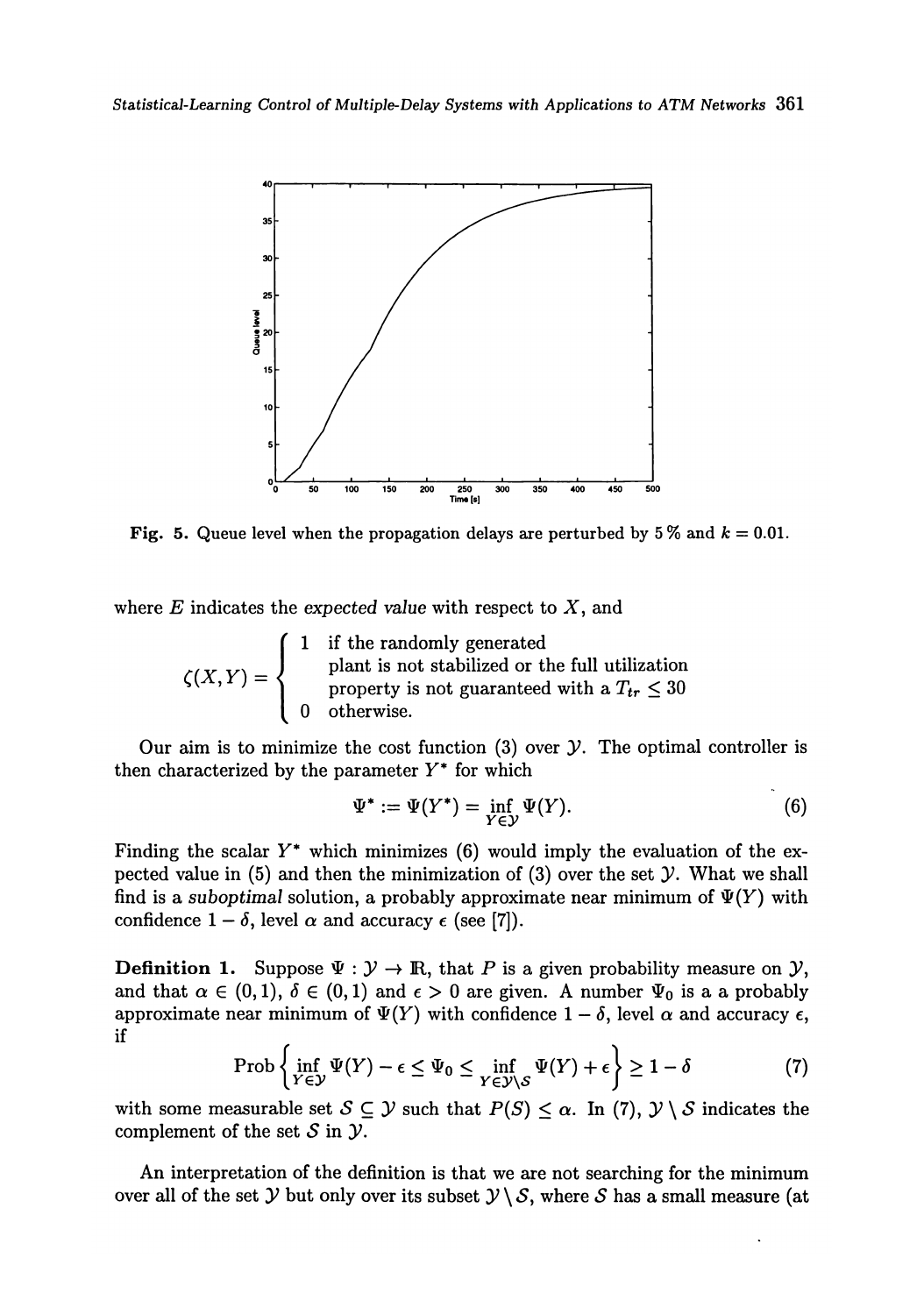most  $\alpha$ ). Unless the actual infinum  $\Psi^*$  is attained in the exceptional set S,  $\Psi_0$  is within  $\epsilon$  from the actual infinum with confidence  $1-\delta$ . Although using Monte Carlo type minimization, it is unlikely to obtain a better estimate of  $\Psi^*$  than  $\Psi_0$  (since the chances of getting into the set *S* are small), nothing can be said in practice about the size of the difference  $\Psi_0 - \Psi^*$ .

Based on the randomized algorithms discussed in [7], a probably approximate near minimum of  $\Psi(Y)$  with confidence  $1-\delta$ , level  $\alpha$  and accuracy  $\epsilon$ , can be found with the following Procedure, which was derived in [7].

#### **Procedure**

- *Step 1.* Let  $j = 0$ .
- *Step 2.* Choose *n* controllers with random uniformly distributed coefficients  $Y_1, \ldots, Y_n \in$  $\mathcal{Y}$ , where (we indicate by  $\lfloor \cdot \rfloor$  the floor operator)

$$
n = \left\lfloor \frac{\log(2/\delta)}{\log[1/(1-\alpha)]} \right\rfloor.
$$

Evaluate for these controllers the function  $\psi_1$  in (4) and discard those controllers for which  $\psi_1 = 1$ . Let  $\hat{n}$  be the number of the remaining controllers.

*Step 3.* Choose *m* plants generating random parameters  $X_1, \ldots, X_m \in \mathcal{X}$  with uniform distribution, where

$$
m = 2^{k} \left\{ \left\lfloor \frac{100}{\epsilon^2} \log \left( \frac{8}{\delta} \right) \right\rfloor + 1 \right\}.
$$

*Step 4.* Evaluate the stopping variable

$$
\gamma = \max_{1 \leq j \leq n} \left| \frac{1}{m} \sum_{i=1}^{m} r_i \zeta(X_i, Y_j) \right|
$$

where  $r_i$  are *Rademacher* random variables, i.e. independent identically distributed random variables taking values  $+1$  and  $-1$  with probability  $\frac{1}{2}$  each. If  $\gamma > \frac{\epsilon}{5}$ , let  $j = j + 1$  and go back to Step 3.

*Step 5.* Choose the controller which minimizes the function

$$
\frac{1}{m}\sum_{i=1}^m \zeta(X_i,\cdot).
$$

This is the *suboptimal* controller in the sense defined above.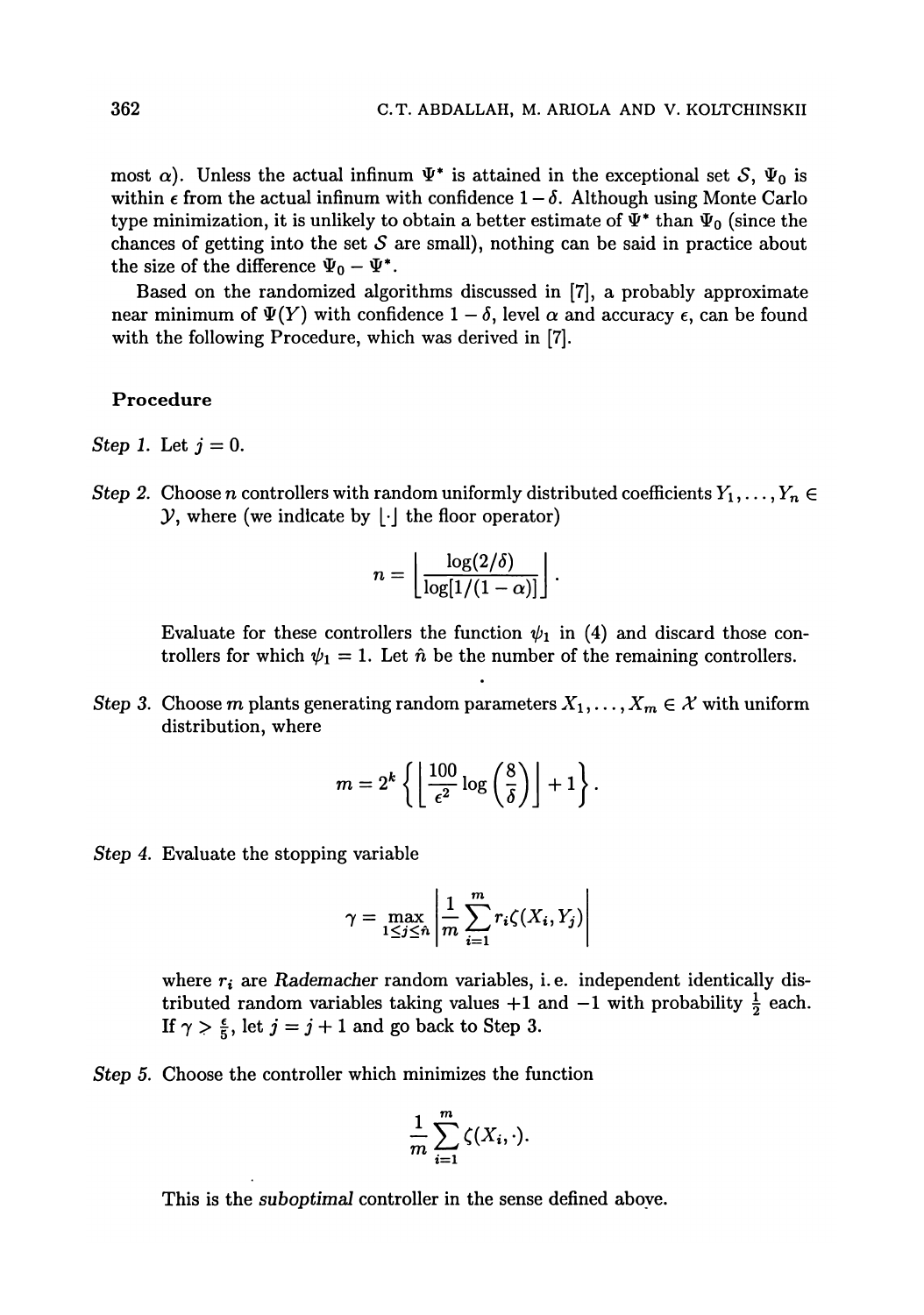

**Fig. 6. The st**oppi**ng variable***.* 

**Remar**k **1.** The proposed algorithm consists of two distinct parts: the estimate of the expected value in (5), which is given with an accuracy  $\epsilon$  and a confidence  $1-\delta/2$ , and the minimization procedure which is carried out with a confidence  $1 - \delta/2$  and introduces the level  $\alpha$ . As it can be seen from the Procedure, the number  $m$  of samples in  $\mathcal X$  which are needed to achieve the estimate of the expected value (5), known as the *sample complexity,* is not known *a priori* but is itself a random variable. The upper bounds for this random sample complexity however, are of the same order of those that can be found in [14].

In our case, the procedure needed just one iteration to converge, i.e.  $j = 1$ . Therefore, for  $\delta = 0.05$ ,  $\alpha = 0.005$  and  $\epsilon = 0.1$ , *n* evaluated to 736 controllers and *m* evaluated to 50,753 plants. In Figure 6, the stopping variable is shown. The *suboptimal* controller is  $k = 0.9787$ , and the corresponding value of the cost function is  $\Psi_0 = 0.5020$ . The performance of this controller is illustrated in Figure 7 for the noniman *TiS* and the case of no disturbance, although the non-nominal cases are also shown to meet all design specifications.

### 4. CONCLUSIONS

In this paper we have illustrated a new approach to the design of fixed-structure control design for multiple, uncertain time-delay systems. We illustrated our design approach for controlling the ABR case in an ATM communications network. We showed that by using statistical learning concepts, we were able to design a controller that will not only guarantee various performance objectives for the nominal ATM system, but to do so even when the multiple-time delays are not exactly known.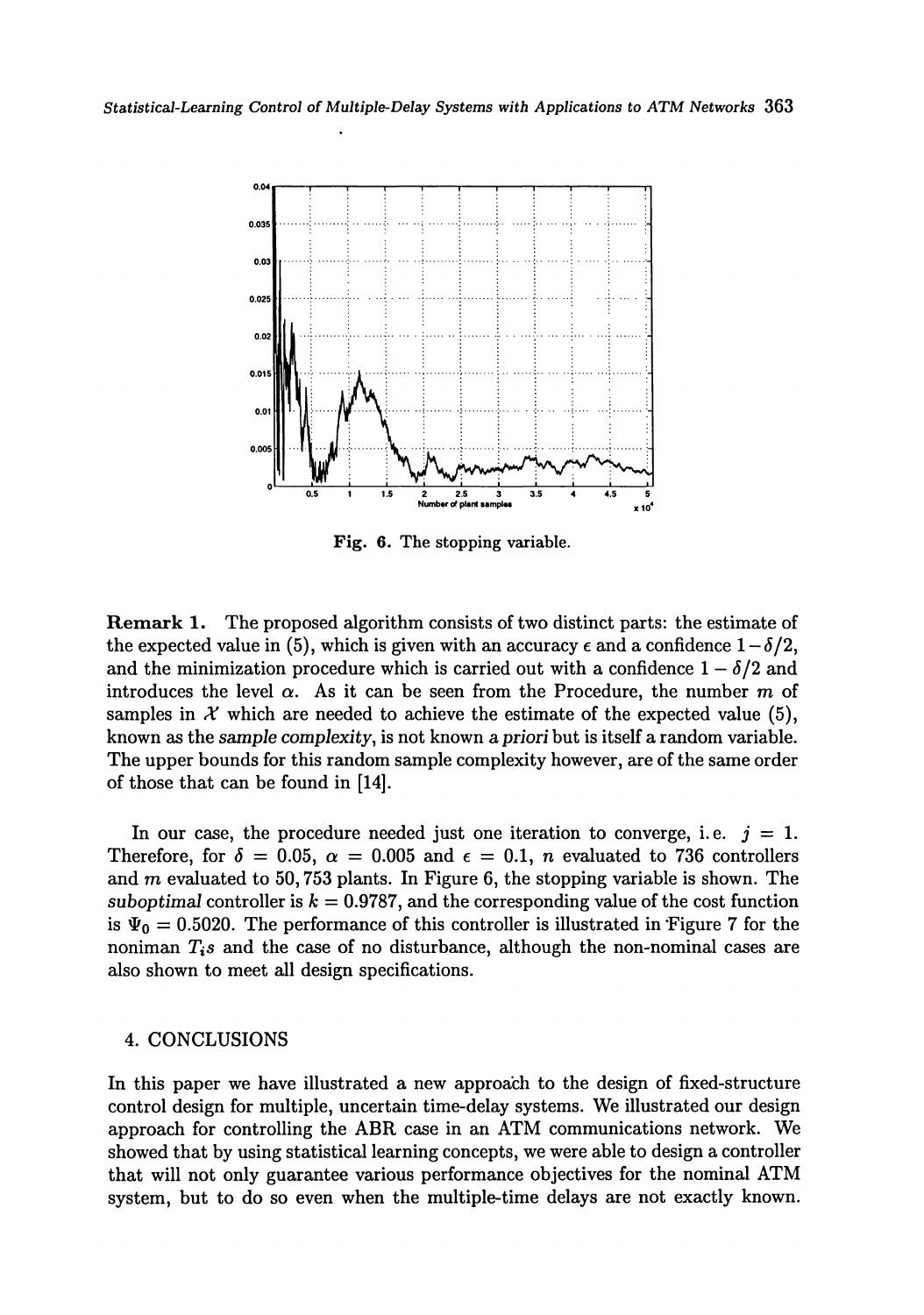

**Fig.** 7. The performance of the closed-loop system.

The same design approach may be used in other multi-delay control problems or to include other performance objectives.

(Received November 22, 2000.)

#### REFERENCES

- [1] CDC 1999 special session on time-delay systems*.* Proc*.* 1999 CDC, 1999*.*
- [2] ATM Forum Traffic Management Working Group AF-TM-0056*.*000*.* ATM Forum Traffic Management Specification, Version 4*.*0, 1996*.*
- [3] L. Benmohamed and Y. T. Wang: A control-theoretic ABR explicit rate algorithm for ATM switches with Per-VC queuing. In: Proceedings Infocom98, San Francisco 1998, pp. 183-191.
- [4] F. Blanchini, R. Lo Cigno, and R. Tempo: Control of ATM Networks: Fragility and Robustness Issues. In: Proceedings American Control Conference, Philadelphia 1998, pp. 2847-2851.
- [5] L. Dugard and E.I. Verriest (eds.): Stability and Control of Time-Delay Systems. (Lecture Notes in Control and Information Sciences 228.) Springer-Verlag, London 1997.
- [6] IEEE CSS. In: Proc. IEEE Conference on Decision and Control, Special Sessions TA-03, TM-03, TP-03. San Diego 1997.
- V. Koltchinskii, C. T. Abdallah, M. Ariola, P. Dorato, and D. Panchenko: Improved [7] sample complexity estimates for statistical learning control of uncertain systems. IEEE Trans. Automat. Control *45* (2000), 12, 2383-2388.
- [8] M. De Prycker: Asynchronous Transfer Mode: Solution for Broadband ISDN. Prentice-Hall, Englewood Cliffs, NJ 1995.
- [9] S. Mascolo: Smith's principle for congestion control in high-speed data network. IEEE Trans. Automat. Control *45* (2000), 2, 358-364.
- [10] S.-I. Niculescu and C. T. Abdallah: Delay effects on static output feedback stabilization. In: Proceedings IEEE CDC 2000, Sydney 2000.